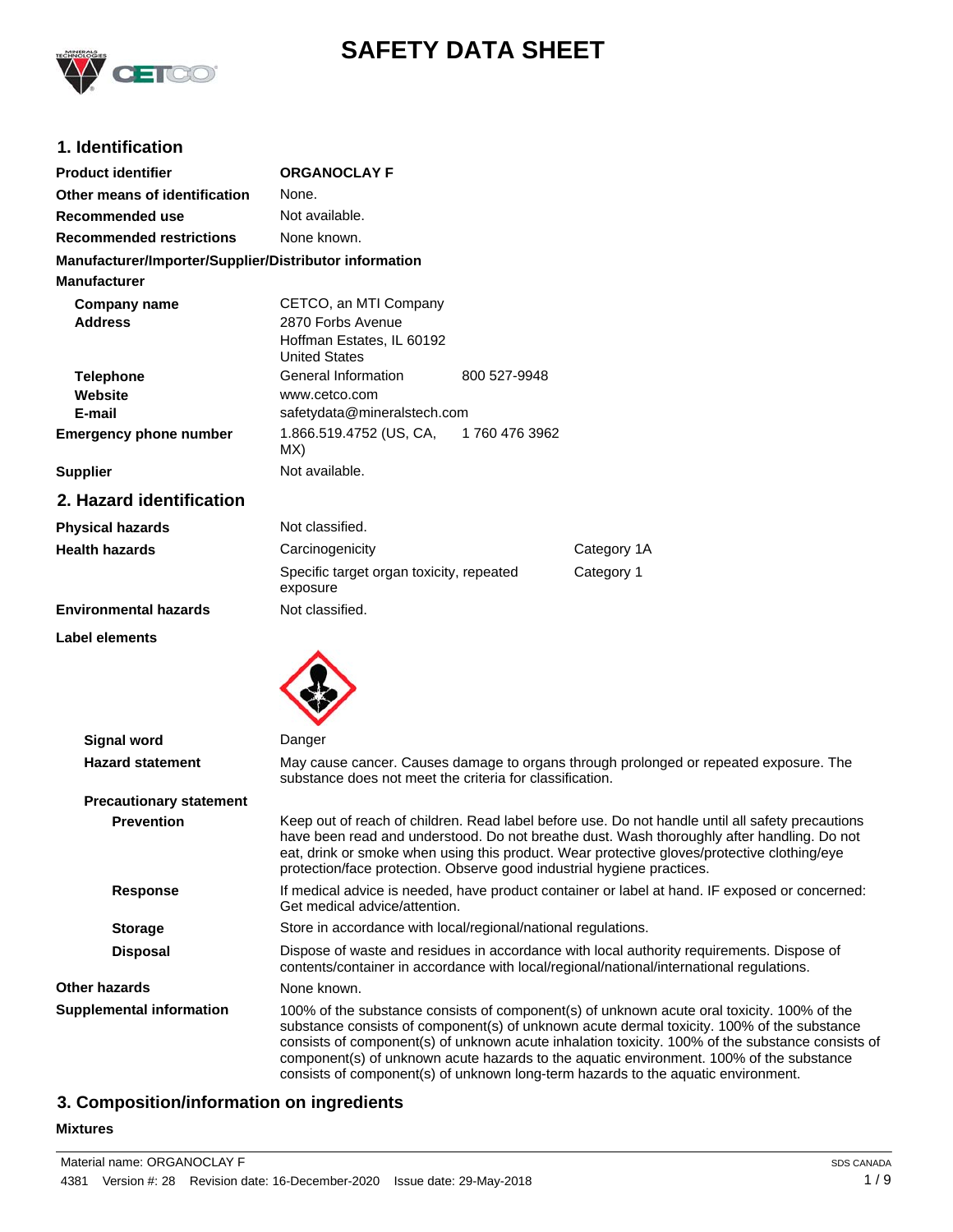| <b>Chemical name</b>                                                                                                                                                                              | Common name and synonyms                                                                                                                                                                                                                                                                                                                                         | <b>CAS number</b> | %         |  |
|---------------------------------------------------------------------------------------------------------------------------------------------------------------------------------------------------|------------------------------------------------------------------------------------------------------------------------------------------------------------------------------------------------------------------------------------------------------------------------------------------------------------------------------------------------------------------|-------------------|-----------|--|
| <b>ANTHRACITE</b>                                                                                                                                                                                 |                                                                                                                                                                                                                                                                                                                                                                  | 8029-10-5         | $50 - 70$ |  |
| $30 - 40$<br>Other components below reportable levels                                                                                                                                             |                                                                                                                                                                                                                                                                                                                                                                  |                   |           |  |
| <b>Constituents</b>                                                                                                                                                                               |                                                                                                                                                                                                                                                                                                                                                                  |                   |           |  |
| <b>Chemical name</b>                                                                                                                                                                              | <b>Common name and synonyms</b>                                                                                                                                                                                                                                                                                                                                  | <b>CAS number</b> | %         |  |
| QUARTZ (SIO2)                                                                                                                                                                                     |                                                                                                                                                                                                                                                                                                                                                                  | 14808-60-7        | $= 6$     |  |
| <b>CRISTOBALITE</b>                                                                                                                                                                               |                                                                                                                                                                                                                                                                                                                                                                  | 14464-46-1        | $\leq$ 2  |  |
| DSD: Directive 67/548/EEC.<br>CLP: Regulation No. 1272/2008.<br>M: M-factor<br>PBT: persistent, bioaccumulative and toxic substance.<br>vPvB: very persistent and very bioaccumulative substance. | #: This substance has been assigned Community workplace exposure limit(s).<br>All concentrations are in percent by weight unless ingredient is a gas. Gas concentrations are in percent by volume. *Designates that<br>a specific chemical identity and/or percentage of composition has been withheld as a trade secret.                                        |                   |           |  |
| <b>Composition comments</b>                                                                                                                                                                       | Occupational Exposure Limits for constituents are listed in Section 8.                                                                                                                                                                                                                                                                                           |                   |           |  |
| 4. First-aid measures                                                                                                                                                                             |                                                                                                                                                                                                                                                                                                                                                                  |                   |           |  |
| <b>Inhalation</b>                                                                                                                                                                                 | Remove to fresh air. Move to fresh air. If not breathing, give artificial respiration or give oxygen by<br>trained personnel. Call a physician if symptoms develop or persist.                                                                                                                                                                                   |                   |           |  |
| <b>Skin contact</b>                                                                                                                                                                               | Wash off with soap and water. Get medical attention if irritation develops or persists.                                                                                                                                                                                                                                                                          |                   |           |  |
| Eye contact                                                                                                                                                                                       | Do not rub eyes. Immediately flush eyes with plenty of water for at least 15 minutes. Get medical<br>attention if irritation develops or persists. Get medical attention if irritation develops and persists.                                                                                                                                                    |                   |           |  |
| Ingestion                                                                                                                                                                                         | If ingestion of a large amount does occur, seek medical attention. No special measures required.                                                                                                                                                                                                                                                                 |                   |           |  |
| <b>Most important</b><br>symptoms/effects, acute and<br>delayed                                                                                                                                   | Dusts may irritate the respiratory tract, skin and eyes. Prolonged exposure may cause chronic<br>effects.                                                                                                                                                                                                                                                        |                   |           |  |
| Indication of immediate<br>medical attention and special<br>treatment needed                                                                                                                      | Provide general supportive measures and treat symptomatically. Keep victim under observation.<br>Symptoms may be delayed.                                                                                                                                                                                                                                        |                   |           |  |
| <b>General information</b>                                                                                                                                                                        | Take off contaminated clothing and shoes immediately. In case of shortness of breath, give<br>oxygen. Immediate medical attention is required. If you feel unwell, seek medical advice (show the<br>label where possible). Ensure that medical personnel are aware of the material(s) involved, and<br>take precautions to protect themselves. Keep victim warm. |                   |           |  |
| 5. Fire-fighting measures                                                                                                                                                                         |                                                                                                                                                                                                                                                                                                                                                                  |                   |           |  |
| Suitable extinguishing media                                                                                                                                                                      | Water fog. Foam. Dry chemical powder. Carbon dioxide (CO2).                                                                                                                                                                                                                                                                                                      |                   |           |  |
| <b>Unsuitable extinguishing</b><br>media                                                                                                                                                          | Do not use water jet as an extinguisher, as this will spread the fire.                                                                                                                                                                                                                                                                                           |                   |           |  |
| Specific hazards arising from<br>the chemical                                                                                                                                                     | During fire, gases hazardous to health may be formed.                                                                                                                                                                                                                                                                                                            |                   |           |  |
| Special protective equipment<br>and precautions for firefighters                                                                                                                                  | Self-contained breathing apparatus and full protective clothing must be worn in case of fire.                                                                                                                                                                                                                                                                    |                   |           |  |
| <b>Fire fighting</b><br>equipment/instructions                                                                                                                                                    | Move containers from fire area if you can do so without risk.                                                                                                                                                                                                                                                                                                    |                   |           |  |
| <b>Specific methods</b>                                                                                                                                                                           | Use standard firefighting procedures and consider the hazards of other involved materials.                                                                                                                                                                                                                                                                       |                   |           |  |
|                                                                                                                                                                                                   | 6. Accidental release measures                                                                                                                                                                                                                                                                                                                                   |                   |           |  |

Keep unnecessary personnel away. Keep people away from and upwind of spill/leak. Wear appropriate protective equipment and clothing during clean-up. Do not breathe dust. Ensure adequate ventilation. Local authorities should be advised if significant spillages cannot be contained. For personal protection, see section 8 of the SDS. **Personal precautions, protective equipment and emergency procedures**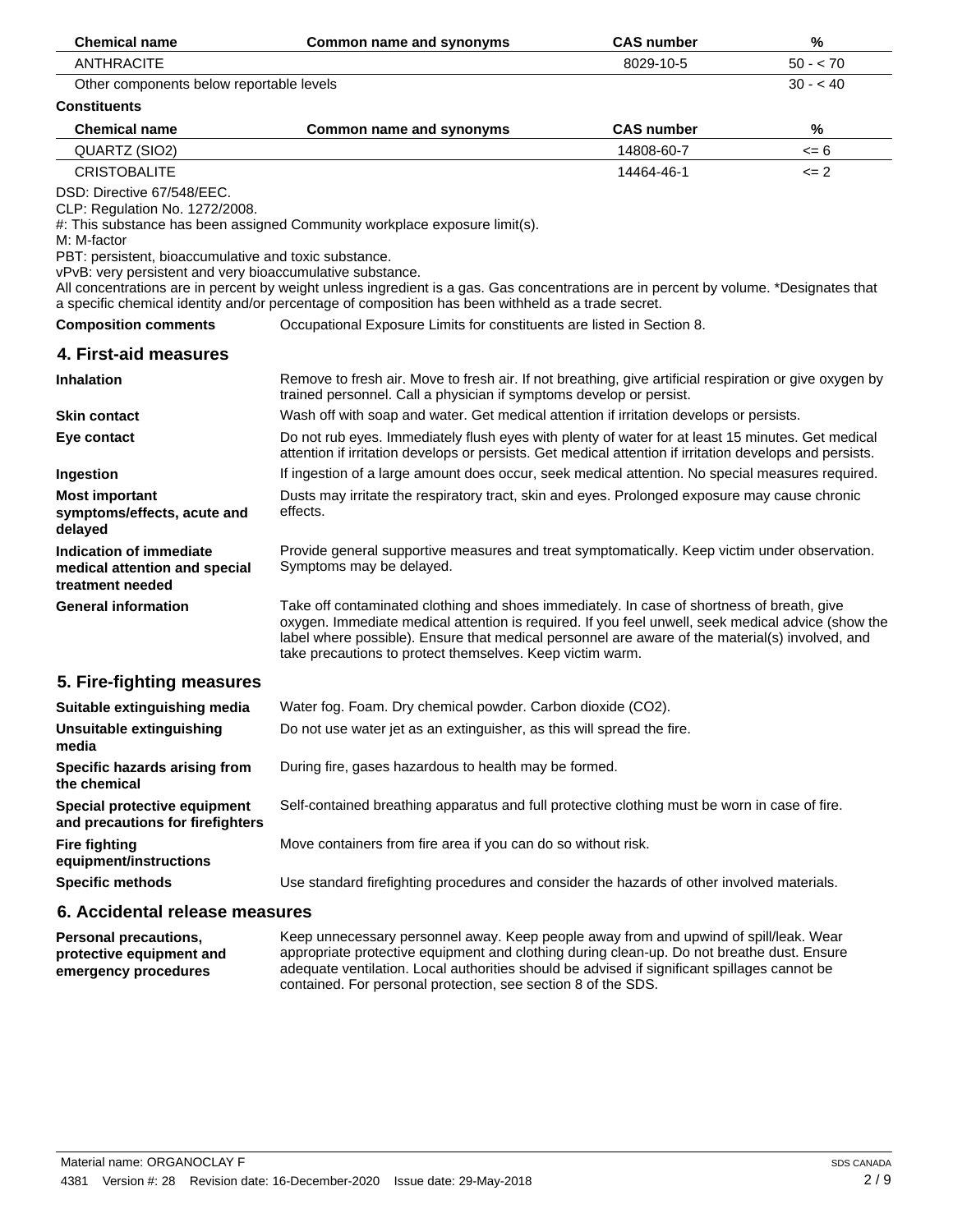| Methods and materials for<br>containment and cleaning up | Avoid dispersal of dust in the air (i.e., clearing dust surfaces with compressed air). Collect dust<br>using a vacuum cleaner equipped with HEPA filter. Stop the flow of material, if this is without risk.                                                                                |
|----------------------------------------------------------|---------------------------------------------------------------------------------------------------------------------------------------------------------------------------------------------------------------------------------------------------------------------------------------------|
|                                                          | Large Spills: Wet down with water and dike for later disposal. Shovel the material into waste<br>container. Following product recovery, flush area with water.                                                                                                                              |
|                                                          | Small Spills: Sweep up or vacuum up spillage and collect in suitable container for disposal.                                                                                                                                                                                                |
|                                                          | Never return spills to original containers for re-use. Put material in suitable, covered, labeled<br>containers. For waste disposal, see section 13 of the SDS.                                                                                                                             |
| <b>Environmental precautions</b>                         | Prevent further leakage or spillage if safe to do so. Avoid discharge into drains, water courses or<br>onto the ground.                                                                                                                                                                     |
| 7. Handling and storage                                  |                                                                                                                                                                                                                                                                                             |
| <b>Precautions for safe handling</b>                     | Do not handle until all safety precautions have been read and understood. Minimize dust<br>generation and accumulation. Provide appropriate exhaust ventilation at places where dust is<br>formed. Do not breathe dust. When using, do not eat, drink or smoke. Should be handled in closed |

Store in tightly closed container. Store in a well-ventilated place. Keep out of the reach of children. Store away from incompatible materials (see Section 10 of the SDS). **Conditions for safe storage, including any incompatibilities**

after handling. Observe good industrial hygiene practices.

systems, if possible. Wear appropriate personal protective equipment. Wash hands thoroughly

# **8. Exposure controls/personal protection**

#### **Occupational exposure limits**

#### **US. ACGIH Threshold Limit Values**

| <b>Constituents</b>               | Type | Value                    | Form                 |
|-----------------------------------|------|--------------------------|----------------------|
| CRISTOBALITE (CAS<br>14464-46-1)  | TWA  | $0.025 \text{ mg/m}$ 3   | Respirable fraction. |
| QUARTZ (SIO2) (CAS<br>14808-60-7) | TWA  | $0.025 \,\mathrm{mq/m3}$ | Respirable fraction. |

#### **Canada. Alberta OELs (Occupational Health & Safety Code, Schedule 1, Table 2)**

| <b>Additional components</b>                   | Type       | Value                  | <b>Form</b>           |
|------------------------------------------------|------------|------------------------|-----------------------|
| <b>INERT OR NUISANCE</b><br>DUSTS (CAS SEQ250) | <b>TWA</b> | $3 \text{ mg/m}$       | Respirable particles. |
|                                                |            | $10$ mg/m $3$          | Total particulate.    |
| <b>Constituents</b>                            | Type       | Value                  | <b>Form</b>           |
| <b>CRISTOBALITE (CAS</b><br>14464-46-1)        | TWA        | $0.025 \text{ mg/m}$ 3 | Respirable particles. |
|                                                |            | $0.025 \text{ mg/m}$ 3 | Respirable.           |
| QUARTZ (SIO2) (CAS<br>14808-60-7)              | TWA        | $0.025 \text{ mg/m}$ 3 | Respirable particles. |

#### **Canada. British Columbia OELs. (Occupational Exposure Limits for Chemical Substances, Occupational Health and Safety Regulation 296/97, as amended)**

| <b>Additional components</b>                   | Type | Value                  | <b>Form</b>          |
|------------------------------------------------|------|------------------------|----------------------|
| <b>INERT OR NUISANCE</b><br>DUSTS (CAS SEQ250) | TWA  | $3$ mg/m $3$           | Respirable fraction. |
|                                                |      | $10 \text{ mg/m}$      | Total dust.          |
| <b>Constituents</b>                            | Type | Value                  | <b>Form</b>          |
| <b>CRISTOBALITE (CAS</b><br>14464-46-1)        | TWA  | $0.025 \text{ mg/m}$ 3 | Respirable fraction. |
| QUARTZ (SIO2) (CAS<br>14808-60-7)              | TWA  | $0.025$ mg/m $3$       | Respirable fraction. |

#### **Canada. Manitoba OELs (Reg. 217/2006, The Workplace Safety And Health Act)**

| <b>Constituents</b>               | Type | Value                     | <b>Form</b>          |
|-----------------------------------|------|---------------------------|----------------------|
| CRISTOBALITE (CAS<br>14464-46-1)  | TWA  | $0.025 \,\mathrm{mq/m}$ 3 | Respirable fraction. |
| QUARTZ (SIO2) (CAS<br>14808-60-7) | TWA  | $0.025 \,\mathrm{mq/m}$ 3 | Respirable fraction. |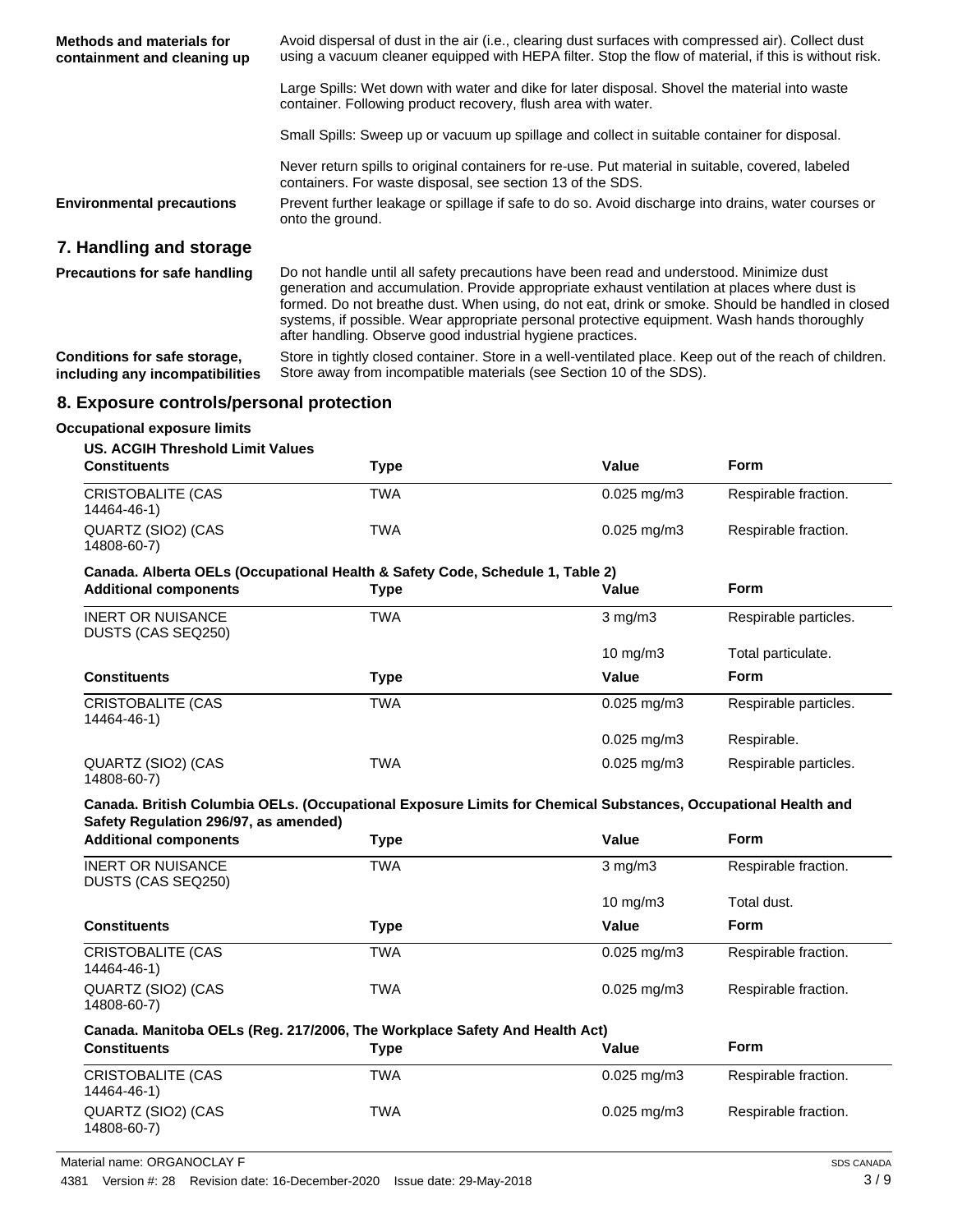| <b>Additional components</b>                     | <b>Type</b>                                                                                                                                                                                                                                                                                                                                                                                                                                                                                                                                                | Value           | <b>Form</b>          |
|--------------------------------------------------|------------------------------------------------------------------------------------------------------------------------------------------------------------------------------------------------------------------------------------------------------------------------------------------------------------------------------------------------------------------------------------------------------------------------------------------------------------------------------------------------------------------------------------------------------------|-----------------|----------------------|
| <b>INERT OR NUISANCE</b><br>DUSTS (CAS SEQ250)   | <b>TWA</b>                                                                                                                                                                                                                                                                                                                                                                                                                                                                                                                                                 | $3$ mg/m $3$    | Respirable fraction. |
|                                                  |                                                                                                                                                                                                                                                                                                                                                                                                                                                                                                                                                            | $10$ mg/m $3$   | Inhalable fraction.  |
| <b>Constituents</b>                              | <b>Type</b>                                                                                                                                                                                                                                                                                                                                                                                                                                                                                                                                                | Value           | Form                 |
| <b>CRISTOBALITE (CAS</b><br>14464-46-1)          | <b>TWA</b>                                                                                                                                                                                                                                                                                                                                                                                                                                                                                                                                                 | $0.05$ mg/m $3$ | Respirable fraction. |
| QUARTZ (SIO2) (CAS<br>14808-60-7)                | <b>TWA</b>                                                                                                                                                                                                                                                                                                                                                                                                                                                                                                                                                 | $0.1$ mg/m $3$  | Respirable fraction. |
|                                                  | Canada. Quebec OELs. (Ministry of Labor - Regulation respecting occupational health and safety)                                                                                                                                                                                                                                                                                                                                                                                                                                                            |                 |                      |
| <b>Additional components</b>                     | <b>Type</b>                                                                                                                                                                                                                                                                                                                                                                                                                                                                                                                                                | Value           | Form                 |
| <b>INERT OR NUISANCE</b><br>DUSTS (CAS SEQ250)   | <b>TWA</b>                                                                                                                                                                                                                                                                                                                                                                                                                                                                                                                                                 | 10 mg/m3        | Total dust.          |
| <b>Constituents</b>                              | <b>Type</b>                                                                                                                                                                                                                                                                                                                                                                                                                                                                                                                                                | Value           | Form                 |
| <b>CRISTOBALITE (CAS</b><br>14464-46-1)          | <b>TWA</b>                                                                                                                                                                                                                                                                                                                                                                                                                                                                                                                                                 | $0.05$ mg/m $3$ | Respirable dust.     |
| QUARTZ (SIO2) (CAS<br>14808-60-7)                | <b>TWA</b>                                                                                                                                                                                                                                                                                                                                                                                                                                                                                                                                                 | $0.1$ mg/m $3$  | Respirable dust.     |
|                                                  | Canada. Saskatchewan OELs (Occupational Health and Safety Regulations, 1996, Table 21)                                                                                                                                                                                                                                                                                                                                                                                                                                                                     |                 |                      |
| <b>Additional components</b>                     | <b>Type</b>                                                                                                                                                                                                                                                                                                                                                                                                                                                                                                                                                | Value           | <b>Form</b>          |
| <b>INERT OR NUISANCE</b><br>DUSTS (CAS SEQ250)   | 15 minute                                                                                                                                                                                                                                                                                                                                                                                                                                                                                                                                                  | $6$ mg/m $3$    | Respirable fraction. |
|                                                  |                                                                                                                                                                                                                                                                                                                                                                                                                                                                                                                                                            | 20 mg/m3        | Inhalable fraction.  |
|                                                  | 8 hour                                                                                                                                                                                                                                                                                                                                                                                                                                                                                                                                                     | $3$ mg/m $3$    | Respirable fraction. |
|                                                  |                                                                                                                                                                                                                                                                                                                                                                                                                                                                                                                                                            | 10 mg/m3        | Inhalable fraction.  |
| Constituents                                     | <b>Type</b>                                                                                                                                                                                                                                                                                                                                                                                                                                                                                                                                                | Value           | <b>Form</b>          |
| <b>CRISTOBALITE (CAS</b><br>14464-46-1)          | 15 minute                                                                                                                                                                                                                                                                                                                                                                                                                                                                                                                                                  | 10 mg/m3        | Inhalable fraction.  |
|                                                  | 8 hour                                                                                                                                                                                                                                                                                                                                                                                                                                                                                                                                                     | $0.05$ mg/m $3$ | Respirable fraction. |
| QUARTZ (SIO2) (CAS<br>14808-60-7)                | 8 hour                                                                                                                                                                                                                                                                                                                                                                                                                                                                                                                                                     | $0.05$ mg/m $3$ | Respirable fraction. |
| <b>Biological limit values</b>                   | No biological exposure limits noted for the ingredient(s).                                                                                                                                                                                                                                                                                                                                                                                                                                                                                                 |                 |                      |
| Appropriate engineering<br>controls              | Good general ventilation should be used. Ventilation rates should be matched to conditions. If<br>applicable, use process enclosures, local exhaust ventilation, or other engineering controls to<br>maintain airborne levels below recommended exposure limits. If exposure limits have not been<br>established, maintain airborne levels to an acceptable level. If material is ground, cut, or used in<br>any operation which may generate dusts, use appropriate local exhaust ventilation to keep<br>exposures below the recommended exposure limits. |                 |                      |
|                                                  | Individual protection measures, such as personal protective equipment                                                                                                                                                                                                                                                                                                                                                                                                                                                                                      |                 |                      |
| <b>Eye/face protection</b>                       | Applicable for industrial settings only. If contact is likely, safety glasses with side shields are<br>recommended.                                                                                                                                                                                                                                                                                                                                                                                                                                        |                 |                      |
| <b>Skin protection</b><br><b>Hand protection</b> | Applicable for industrial settings only. Wear appropriate chemical resistant gloves.                                                                                                                                                                                                                                                                                                                                                                                                                                                                       |                 |                      |
| Other                                            | Applicable for industrial settings only. Use of an impervious apron is recommended.                                                                                                                                                                                                                                                                                                                                                                                                                                                                        |                 |                      |
| <b>Respiratory protection</b>                    | Applicable for industrial settings only. Use a NIOSH/MSHA approved respirator if there is a risk of<br>exposure to dust/fume at levels exceeding the exposure limits.                                                                                                                                                                                                                                                                                                                                                                                      |                 |                      |
| <b>Thermal hazards</b>                           | Wear appropriate thermal protective clothing, when necessary.                                                                                                                                                                                                                                                                                                                                                                                                                                                                                              |                 |                      |
| <b>General hygiene</b><br>considerations         | Observe any medical surveillance requirements. Always observe good personal hygiene<br>measures, such as washing after handling the material and before eating, drinking, and/or<br>smoking. Routinely wash work clothing and protective equipment to remove contaminants.                                                                                                                                                                                                                                                                                 |                 |                      |

# **9. Physical and chemical properties**

Appearance **Powder.** Granular.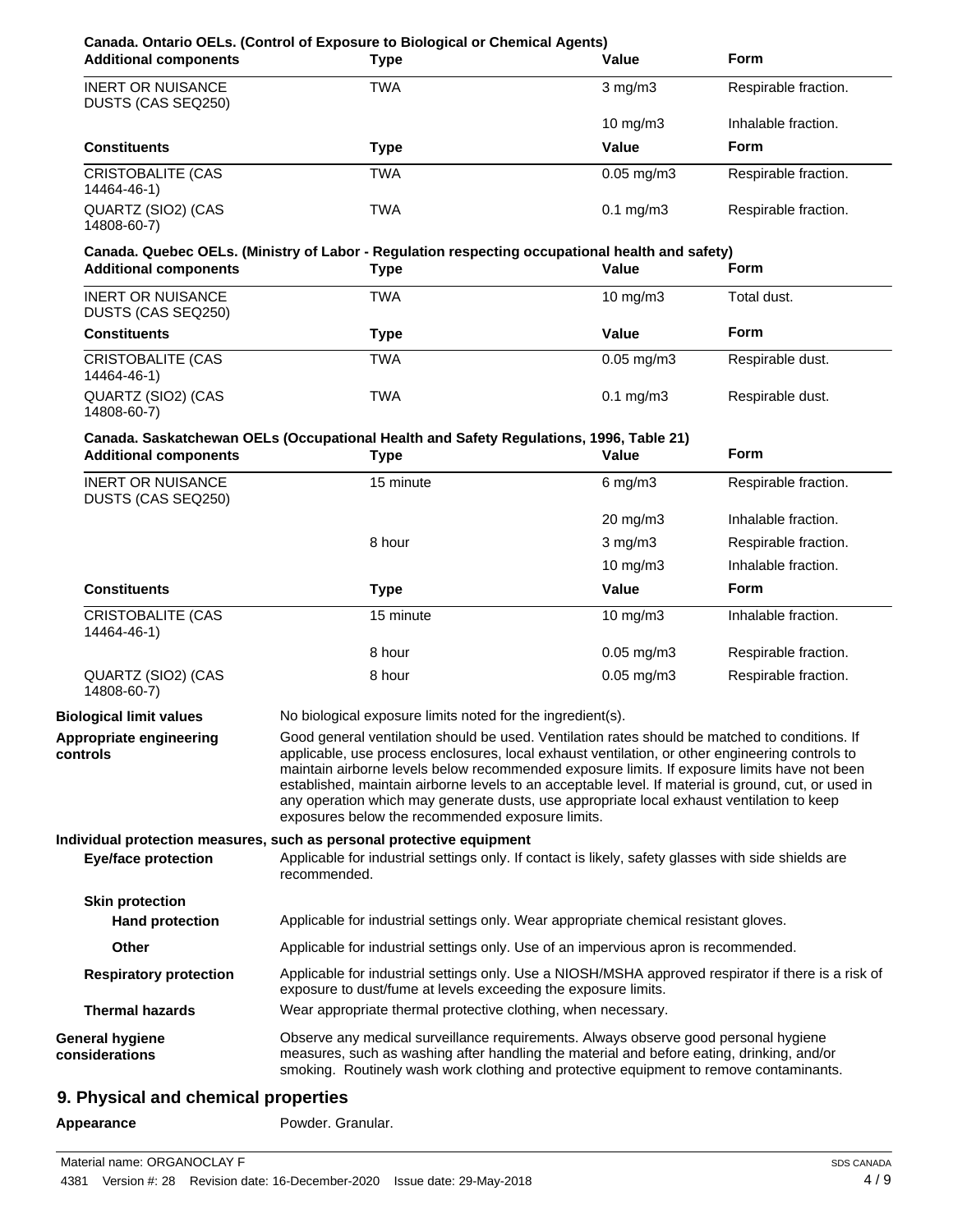| <b>Physical state</b>                             | Solid.                                                                                              |
|---------------------------------------------------|-----------------------------------------------------------------------------------------------------|
| Form                                              | Powder.                                                                                             |
| <b>Color</b>                                      | Not available.                                                                                      |
| Odor                                              | None.                                                                                               |
| <b>Odor threshold</b>                             | Not available.                                                                                      |
| pH                                                | Not available.                                                                                      |
| Melting point/freezing point                      | Not available.                                                                                      |
| Initial boiling point and boiling<br>range        | Not available.                                                                                      |
| <b>Flash point</b>                                | Non-flammable                                                                                       |
| <b>Evaporation rate</b>                           | Not available.                                                                                      |
| Flammability (solid, gas)                         | Not available.                                                                                      |
| Upper/lower flammability or explosive limits      |                                                                                                     |
| <b>Flammability limit - lower</b><br>$(\%)$       | Not available.                                                                                      |
| <b>Flammability limit - upper</b><br>$(\%)$       | Not available.                                                                                      |
| Explosive limit - lower (%)                       | Not available.                                                                                      |
| Explosive limit - upper (%)                       | Not available.                                                                                      |
| Vapor pressure                                    | Negligible                                                                                          |
| <b>Vapor density</b>                              | Not available.                                                                                      |
| <b>Relative density</b>                           | Not available.                                                                                      |
| Solubility(ies)                                   |                                                                                                     |
| <b>Solubility (water)</b>                         | Non-soluble                                                                                         |
| <b>Partition coefficient</b><br>(n-octanol/water) | Not available.                                                                                      |
| <b>Auto-ignition temperature</b>                  | Not available.                                                                                      |
| <b>Decomposition temperature</b>                  | Not available.                                                                                      |
| <b>Viscosity</b>                                  | Not available.                                                                                      |
| <b>Other information</b>                          |                                                                                                     |
| <b>Dust explosion properties</b>                  |                                                                                                     |
| St class                                          | 1                                                                                                   |
| <b>Explosive properties</b>                       | Not explosive.                                                                                      |
| <b>Oxidizing properties</b>                       | Not oxidizing.                                                                                      |
| <b>Percent volatile</b>                           | 0 % estimated estimated                                                                             |
| <b>Specific gravity</b>                           | $1.2 - 1.7$                                                                                         |
| 10. Stability and reactivity                      |                                                                                                     |
| <b>Reactivity</b>                                 | The product is stable and non-reactive under normal conditions of use, storage and transport.       |
| <b>Chemical stability</b>                         | Material is stable under normal conditions.                                                         |
| <b>Possibility of hazardous</b><br>reactions      | No dangerous reaction known under conditions of normal use.                                         |
| <b>Conditions to avoid</b>                        | Avoid temperatures exceeding the decomposition temperature. Contact with incompatible<br>materials. |
| Incompatible materials                            | Strong oxidizing agents.                                                                            |

# **11. Toxicological information**

**products**

#### **Information on likely routes of exposure**

| <b>Inhalation</b>   | May cause damage to organs through prolonged or repeated exposure by inhalation. Dust may<br>irritate respiratory system. |
|---------------------|---------------------------------------------------------------------------------------------------------------------------|
| <b>Skin contact</b> | Dust or powder may irritate the skin.                                                                                     |

Material name: ORGANOCLAY F

**Hazardous decomposition** No hazardous decomposition products are known.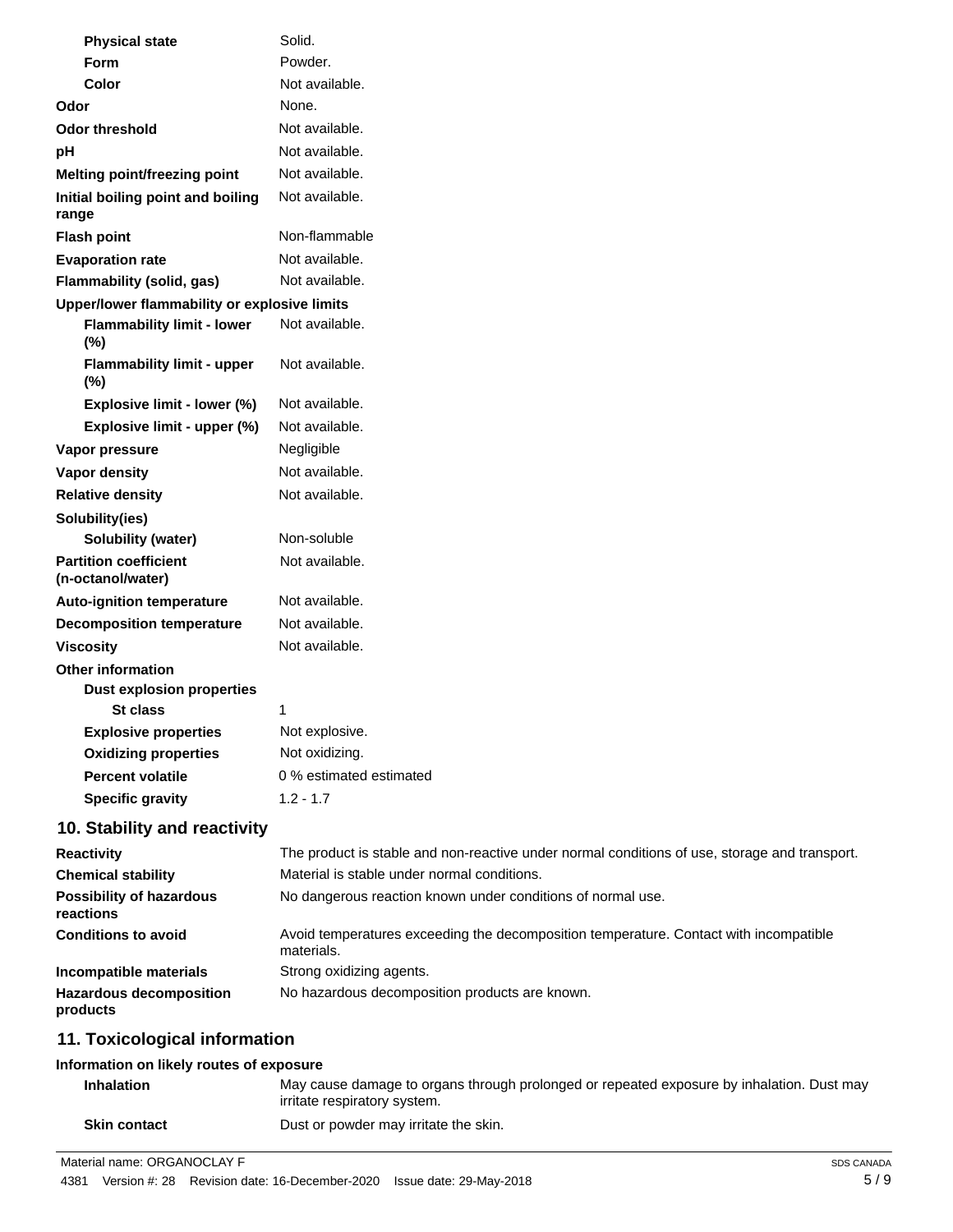| Eye contact                                                                        |                                                                                                                                                               |                                                                              |  |
|------------------------------------------------------------------------------------|---------------------------------------------------------------------------------------------------------------------------------------------------------------|------------------------------------------------------------------------------|--|
|                                                                                    | Direct contact with eyes may cause temporary irritation.                                                                                                      |                                                                              |  |
| Ingestion                                                                          | May cause discomfort if swallowed. Expected to be a low ingestion hazard. However, ingestion is<br>not likely to be a primary route of occupational exposure. |                                                                              |  |
| Symptoms related to the<br>physical, chemical and<br>toxicological characteristics | Dusts may irritate the respiratory tract, skin and eyes. Exposure may cause temporary irritation,<br>redness, or discomfort.                                  |                                                                              |  |
| Information on toxicological effects                                               |                                                                                                                                                               |                                                                              |  |
| <b>Acute toxicity</b>                                                              | Not known.                                                                                                                                                    |                                                                              |  |
| <b>Toxicological data</b>                                                          |                                                                                                                                                               |                                                                              |  |
| <b>Constituents</b>                                                                | <b>Species</b>                                                                                                                                                | <b>Test Results</b>                                                          |  |
| CRISTOBALITE (CAS 14464-46-1)                                                      |                                                                                                                                                               |                                                                              |  |
| <b>Acute</b>                                                                       |                                                                                                                                                               |                                                                              |  |
| Oral                                                                               |                                                                                                                                                               |                                                                              |  |
| LD50                                                                               | Rat                                                                                                                                                           | > 22500 mg/kg                                                                |  |
| <b>Skin corrosion/irritation</b>                                                   | Prolonged skin contact may cause temporary irritation.                                                                                                        |                                                                              |  |
| Serious eye damage/eye<br>irritation                                               | Direct contact with eyes may cause temporary irritation.                                                                                                      |                                                                              |  |
| Respiratory or skin sensitization                                                  |                                                                                                                                                               |                                                                              |  |
| Canada - Alberta OELs: Irritant                                                    |                                                                                                                                                               |                                                                              |  |
| CRISTOBALITE (CAS 14464-46-1)                                                      |                                                                                                                                                               | Irritant                                                                     |  |
| <b>Respiratory sensitization</b>                                                   | Not a respiratory sensitizer.                                                                                                                                 |                                                                              |  |
| <b>Skin sensitization</b>                                                          | This product is not expected to cause skin sensitization.                                                                                                     |                                                                              |  |
| Germ cell mutagenicity                                                             | No data available to indicate product or any components present at greater than 0.1% are<br>mutagenic or genotoxic.                                           |                                                                              |  |
| Carcinogenicity                                                                    | May cause cancer.                                                                                                                                             |                                                                              |  |
| <b>ACGIH Carcinogens</b>                                                           |                                                                                                                                                               |                                                                              |  |
| CRISTOBALITE (CAS 14464-46-1)<br>QUARTZ (SIO2) (CAS 14808-60-7)                    |                                                                                                                                                               | A2 Suspected human carcinogen.<br>A2 Suspected human carcinogen.             |  |
| Canada - Alberta OELs: Carcinogen category                                         |                                                                                                                                                               |                                                                              |  |
| CRISTOBALITE (CAS 14464-46-1)<br>Suspected human carcinogen.                       |                                                                                                                                                               |                                                                              |  |
| QUARTZ (SIO2) (CAS 14808-60-7)<br>Canada - Manitoba OELs: carcinogenicity          |                                                                                                                                                               | Suspected human carcinogen.                                                  |  |
|                                                                                    |                                                                                                                                                               |                                                                              |  |
| CRISTOBALITE (CAS 14464-46-1)<br>QUARTZ (SIO2) (CAS 14808-60-7)                    |                                                                                                                                                               | Suspected human carcinogen.<br>Suspected human carcinogen.                   |  |
| Canada - Quebec OELs: Carcinogen category                                          |                                                                                                                                                               |                                                                              |  |
| CRISTOBALITE (CAS 14464-46-1)                                                      |                                                                                                                                                               | Detected carcinogenic effect in animals.                                     |  |
| QUARTZ (SIO2) (CAS 14808-60-7)                                                     |                                                                                                                                                               | Suspected carcinogenic effect in humans.                                     |  |
| IARC Monographs. Overall Evaluation of Carcinogenicity                             |                                                                                                                                                               |                                                                              |  |
| CRISTOBALITE (CAS 14464-46-1)<br>QUARTZ (SIO2) (CAS 14808-60-7)                    |                                                                                                                                                               | 1 Carcinogenic to humans.<br>1 Carcinogenic to humans.                       |  |
|                                                                                    | US. National Toxicology Program (NTP) Report on Carcinogens                                                                                                   |                                                                              |  |
| CRISTOBALITE (CAS 14464-46-1)                                                      |                                                                                                                                                               | Known To Be Human Carcinogen.                                                |  |
|                                                                                    |                                                                                                                                                               | Reasonably Anticipated to be a Human Carcinogen.                             |  |
| QUARTZ (SIO2) (CAS 14808-60-7)                                                     |                                                                                                                                                               | Known To Be Human Carcinogen.                                                |  |
| <b>Reproductive toxicity</b>                                                       |                                                                                                                                                               | This product is not expected to cause reproductive or developmental effects. |  |
| Specific target organ toxicity -<br>single exposure                                | Not classified.                                                                                                                                               |                                                                              |  |
| Specific target organ toxicity -<br>repeated exposure                              | Causes damage to organs through prolonged or repeated exposure.                                                                                               |                                                                              |  |
| <b>Aspiration hazard</b>                                                           | Not an aspiration hazard.                                                                                                                                     |                                                                              |  |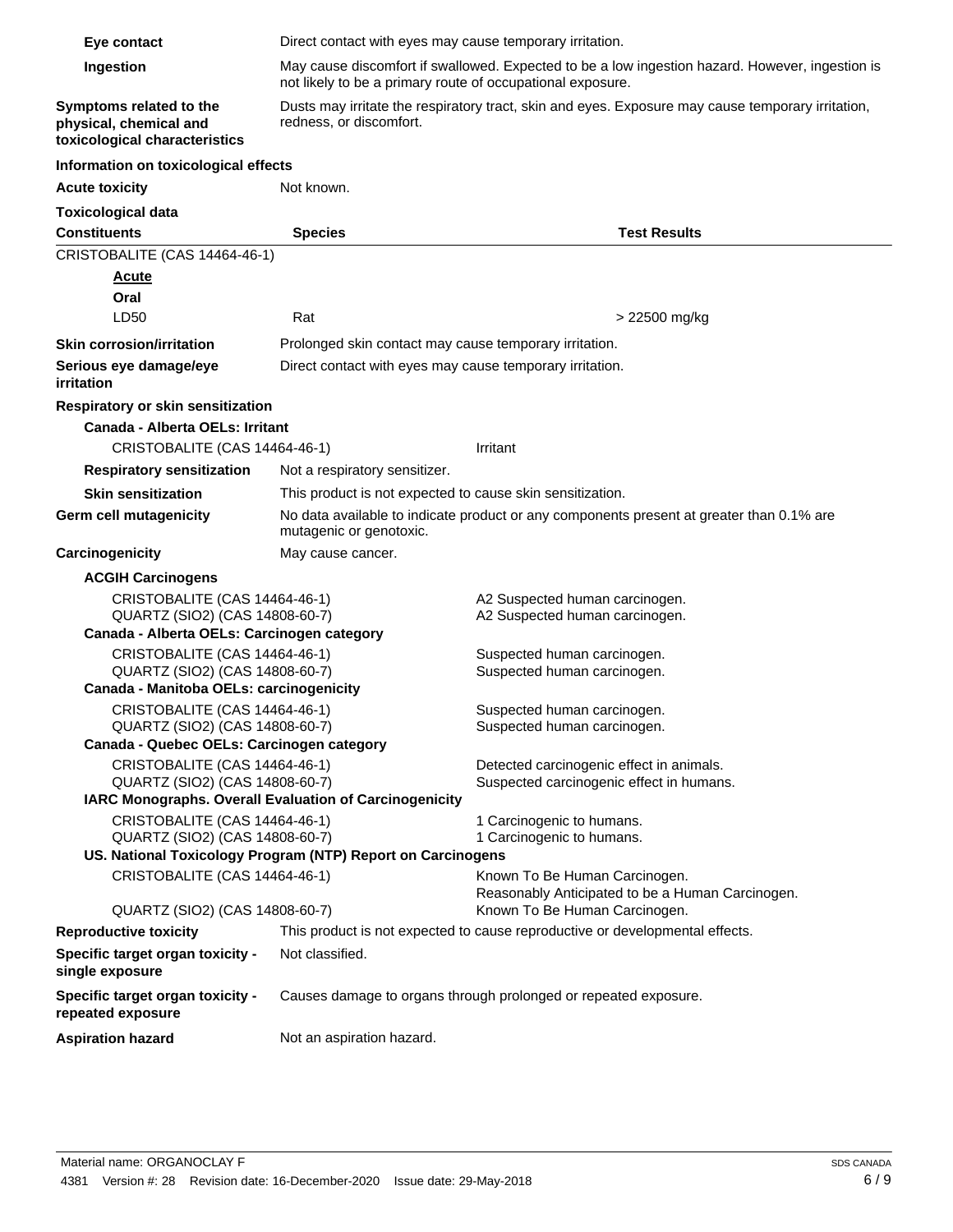**Chronic effects** In 1997, IARC (the International Agency for Research on Cancer) concluded that crystalline silica inhaled from occupational sources can cause lung cancer in humans. However in making the overall evaluation, IARC noted that "carcinogenicity was not detected in all industrial circumstances studied. Carcinogenicity may be dependent on inherent characteristics of the crystalline silica or on external factors affecting its biological activity or distribution of its polymorphs." (IARC Monographs on the evaluation of the carcinogenic risks of chemicals to humans, Silica, silicates dust and organic fibres, 1997, Vol. 68, IARC, Lyon, France.)

> In June 2003, SCOEL (the EU Scientific Committee on Occupational Exposure Limits) concluded that the main effect in humans of the inhalation of respirable crystalline silica dust is silicosis. "There is sufficient information to conclude that the relative risk of lung cancer is increased in persons with silicosis (and, apparently, not in employees without silicosis exposed to silica dust in quarries and in the ceramic industry). Therefore, preventing the onset of silicosis will also reduce the cancer risk..." (SCOEL SUM Doc 94-final, June 2003)

According to the current state of the art, worker protection against silicosis can be consistently assured by respecting the existing regulatory occupational exposure limits. Causes damage to organs through prolonged or repeated exposure. Prolonged inhalation may be harmful. Occupational exposure to nuisance dust (total and respirable) and respirable crystalline silica should be monitored and controlled.

# **12. Ecological information**

| <b>Ecotoxicity</b>               | This material is not expected to be harmful to aquatic life.                                                                                                                               |  |
|----------------------------------|--------------------------------------------------------------------------------------------------------------------------------------------------------------------------------------------|--|
| Persistence and degradability    | No data is available on the degradability of this product.                                                                                                                                 |  |
| <b>Bioaccumulative potential</b> | No data available.                                                                                                                                                                         |  |
| Mobility in soil                 | No data available.                                                                                                                                                                         |  |
| Other adverse effects            | No other adverse environmental effects (e.g. ozone depletion, photochemical ozone creation<br>potential, endocrine disruption, global warming potential) are expected from this component. |  |

# **13. Disposal considerations**

| <b>Disposal instructions</b>             | Collect and reclaim or dispose in sealed containers at licensed waste disposal site. Dispose of<br>contents/container in accordance with local/regional/national/international regulations.                            |
|------------------------------------------|------------------------------------------------------------------------------------------------------------------------------------------------------------------------------------------------------------------------|
| Local disposal regulations               | Dispose in accordance with all applicable regulations.                                                                                                                                                                 |
| Hazardous waste code                     | The waste code should be assigned in discussion between the user, the producer and the waste<br>disposal company.                                                                                                      |
| Waste from residues / unused<br>products | Dispose of in accordance with local regulations. Empty containers or liners may retain some<br>product residues. This material and its container must be disposed of in a safe manner (see:<br>Disposal instructions). |
| Contaminated packaging                   | Since emptied containers may retain product residue, follow label warnings even after container is<br>emptied. Empty containers should be taken to an approved waste handling site for recycling or<br>disposal.       |

# **14. Transport information**

#### **TDG**

Not regulated as dangerous goods.

#### **IATA**

Not regulated as dangerous goods.

#### **IMDG**

Not regulated as dangerous goods.

**Transport in bulk according to** Not applicable. **Annex II of MARPOL 73/78 and the IBC Code**

# **15. Regulatory information**

**Canadian regulations**

This product has been classified in accordance with the hazard criteria of the CPR and the SDS contains all the information required by the CPR. This product has been classified in accordance with the hazard criteria of the HPR and the SDS contains all the information required by the HPR.

# **Controlled Drugs and Substances Act**

Not regulated. **Export Control List (CEPA 1999, Schedule 3)**

Not listed.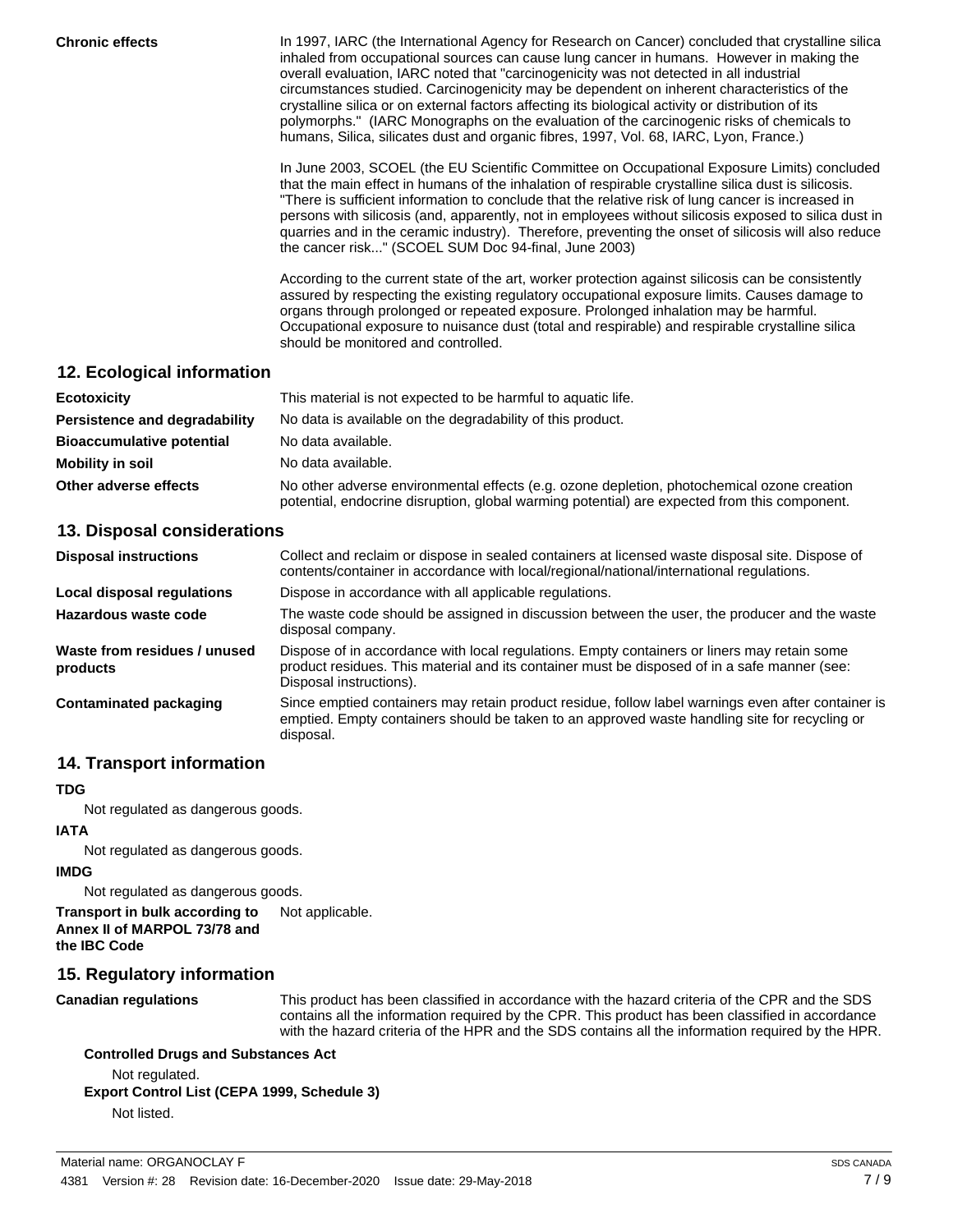| <b>Greenhouse Gases</b>                        |                                                                           |                        |
|------------------------------------------------|---------------------------------------------------------------------------|------------------------|
| Not listed.                                    |                                                                           |                        |
| <b>Precursor Control Regulations</b>           |                                                                           |                        |
| Not regulated.                                 |                                                                           |                        |
| <b>International regulations</b>               |                                                                           |                        |
| <b>Stockholm Convention</b>                    |                                                                           |                        |
| Not applicable.<br><b>Rotterdam Convention</b> |                                                                           |                        |
| Not applicable.<br>Kyoto protocol              |                                                                           |                        |
| Not applicable.<br><b>Montreal Protocol</b>    |                                                                           |                        |
| Not applicable.<br><b>Basel Convention</b>     |                                                                           |                        |
| Not applicable.                                |                                                                           |                        |
| <b>International Inventories</b>               |                                                                           |                        |
| Country(s) or region                           | <b>Inventory name</b>                                                     | On inventory (yes/no)* |
| Australia                                      | Australian Inventory of Chemical Substances (AICS)                        | No                     |
| Canada                                         | Domestic Substances List (DSL)                                            | Yes                    |
| Canada                                         | Non-Domestic Substances List (NDSL)                                       | No                     |
| China                                          | Inventory of Existing Chemical Substances in China (IECSC)                | No                     |
| Europe                                         | European Inventory of Existing Commercial Chemical<br>Substances (EINECS) | No                     |
| Europe                                         | European List of Notified Chemical Substances (ELINCS)                    | No                     |
| Japan                                          | Inventory of Existing and New Chemical Substances (ENCS)                  | No                     |
| Korea                                          | Existing Chemicals List (ECL)                                             | No                     |
| New Zealand                                    | New Zealand Inventory                                                     | <b>No</b>              |
| Philippines                                    | Philippine Inventory of Chemicals and Chemical Substances<br>(PICCS)      | Yes                    |
| Taiwan                                         | Taiwan Chemical Substance Inventory (TCSI)                                | Yes                    |
| United States & Puerto Rico                    | Toxic Substances Control Act (TSCA) Inventory                             | No                     |
|                                                |                                                                           |                        |

\*A "Yes" indicates that all components of this product comply with the inventory requirements administered by the governing country(s) A "No" indicates that one or more components of the product are not listed or exempt from listing on the inventory administered by the governing country(s).

# **16. Other information**

| <b>Issue date</b>          | 29-May-2018                                                                                                                                  |
|----------------------------|----------------------------------------------------------------------------------------------------------------------------------------------|
| <b>Revision date</b>       | 16-December-2020                                                                                                                             |
| <b>Version #</b>           | 28                                                                                                                                           |
| <b>Further information</b> | This safety datasheet only contains information relating to safety and does not replace any product<br>information or product specification. |
| <b>References</b>          | ACGIH<br>EPA: AQUIRE database<br>NLM: Hazardous Substances Data Base<br>US. IARC Monographs on Occupational Exposures to Chemical Agents     |